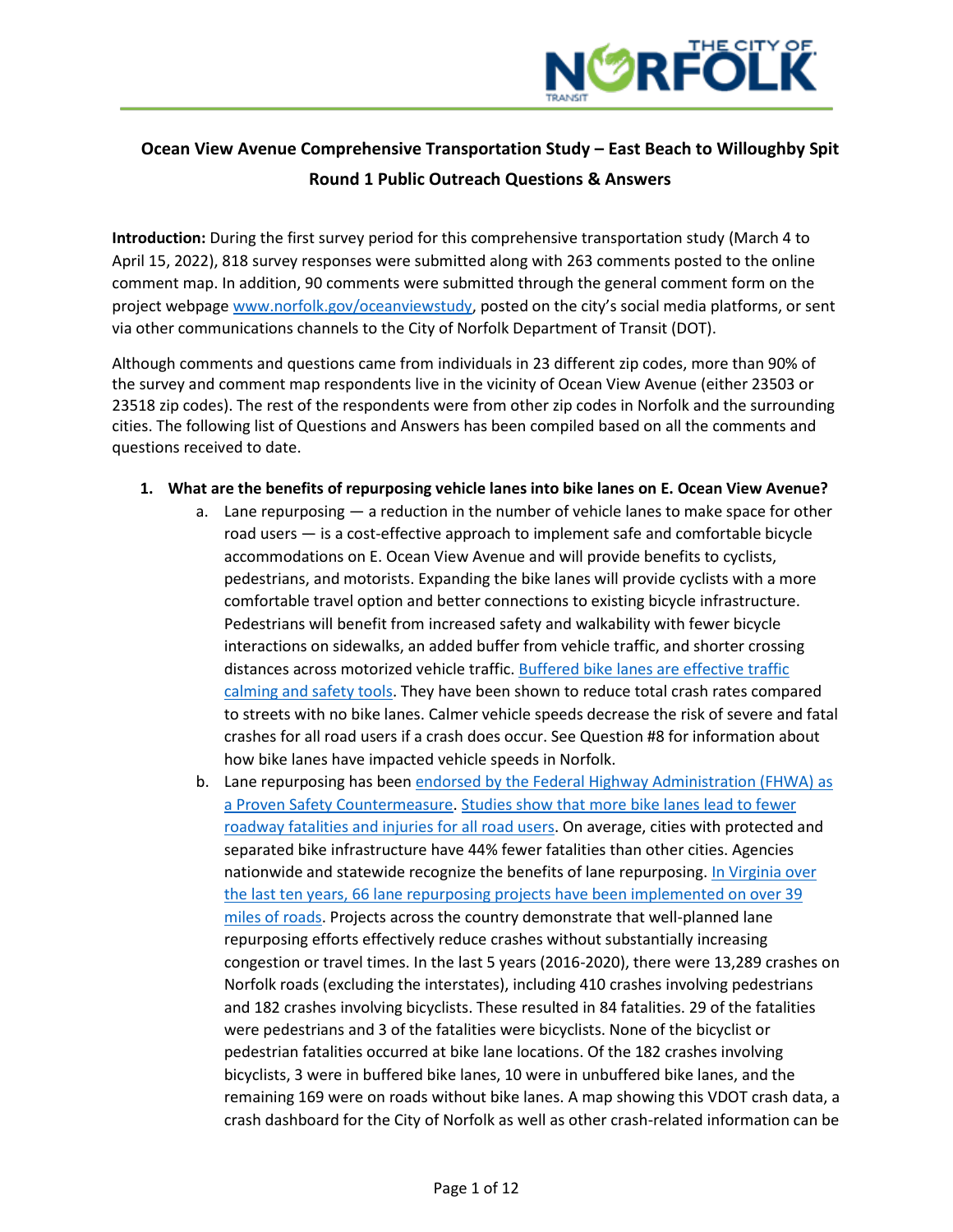

found on the city's Vision Zero website under the "Data" page at [www.norfolk.gov/visionzero.](http://www.norfolk.gov/visionzero)

- c. Access to high-quality bike lanes can boost economic vitality. [Studies have shown that](https://atlanta.curbed.com/2013/8/8/10210634/bike-lanes-property-values-is-there-a-correlation)  [bike facilities can have positive, statistically significant impacts on home values](https://atlanta.curbed.com/2013/8/8/10210634/bike-lanes-property-values-is-there-a-correlation) and adding bike lanes that improve safety and encourage multimodal use [provide benefits](https://www.strongtowns.org/journal/2018/5/31/how-bike-lanes-benefit-businesses)  [to local businesses.](https://www.strongtowns.org/journal/2018/5/31/how-bike-lanes-benefit-businesses) In addition, investing in bicycle infrastructure can stimulate development to expand job opportunities and attract new businesses and young talent to the city.
- d. Lane repurposing provides benefits for those citizens who can't afford a car or who choose not to travel by car – see Question #10 for more information. This relates to the City's [Completes Streets Policy,](https://www.norfolk.gov/DocumentCenter/View/24580/Complete-Streets-Policy-adopted?bidId=) which calls on the city to design streets to allow safe access for all people regardless of age, ability, income, ethnicity, or chosen mode of travel, including pedestrians, bicyclists, motorists, and transit riders. Expanding the bike lanes will create a much-needed corridor for bicyclists to safely move between neighborhoods and access multiple locations of interest, including the beach.
- **2. Why is the section of Ocean View Avenue west of 4th View Street not included in the detailed traffic analysis? Will the bike lanes eventually be extended to the end of Willoughby Spit?**
	- a. The [City of Norfolk Bicycle and Pedestrian Strategic Plan,](https://www.norfolk.gov/DocumentCenter/View/22781/2015-Norfolk-Strategic-Bike-Pedestrian-Plan-PDF?bidId=) adopted by City Council in 2015, identifies buffered bike lanes as the recommended bicycle facility along Ocean View Avenue from Willoughby Spit to 19th Bay Street (Corridor 10, Segments 1-5). To accommodate the recommended bike lanes, the Strategic Plan recommends a lane repurposing from two travel lanes to one travel lane in each direction for vehicular traffic. Part of the purpose of this comprehensive transportation study is to evaluate the feasibility of this lane repurposing between 1<sup>st</sup> View Street and Pretty Lake Avenue. Therefore, the detailed traffic analysis for this study only looks at the section of Ocean View Avenue between 1<sup>st</sup> View Street and Pretty Lane Avenue.
	- b. Due to the Hampton Roads Bridge Tunnel expansion project and the resulting traffic impacts on W. Ocean View Avenue, there are currently no plans to study the feasibility of improving the bike lanes through a lane repurposing project in Willoughby Spit. Therefore, the project team has not conducted a detailed traffic analysis from  $4<sup>th</sup>$  View Street to  $15<sup>th</sup>$  View Street at this time. The area west of  $4<sup>th</sup>$  View Street has recently been studied as part of the Virginia Department of Transportation's (VDOT) Hampton Roads Bridge Tunnel and Hampton Roads Express Lane studies. Although the feasibility of a lane repurposing in Willoughby Spit is a project that can be considered in the future, the project team can consider bike safety improvements for the existing Willoughby bike lanes as part of the current Ocean View Comprehensive Transportation Study.
- **3. Will this study consider lane repurposing between 19th Bay Street and Pretty Lake Avenue?**
	- a. No, this comprehensive transportation study will not consider lane repurposing between 19<sup>th</sup> Bay and Pretty Lake Avenue. The City of Norfolk's 2015 Bicycle and [Pedestrian Strategic Plan,](https://www.norfolk.gov/DocumentCenter/View/22781/2015-Norfolk-Strategic-Bike-Pedestrian-Plan-PDF?bidId=) recommends a shared-use path on Ocean View Avenue or a neighborhood bypass from 19<sup>th</sup> Bay Street to Pretty Lake Avenue. According to the Strategic Plan, an alternate route is needed along this section of the corridor because traffic volumes on Ocean View Avenue are too high to accommodate lane repurposing.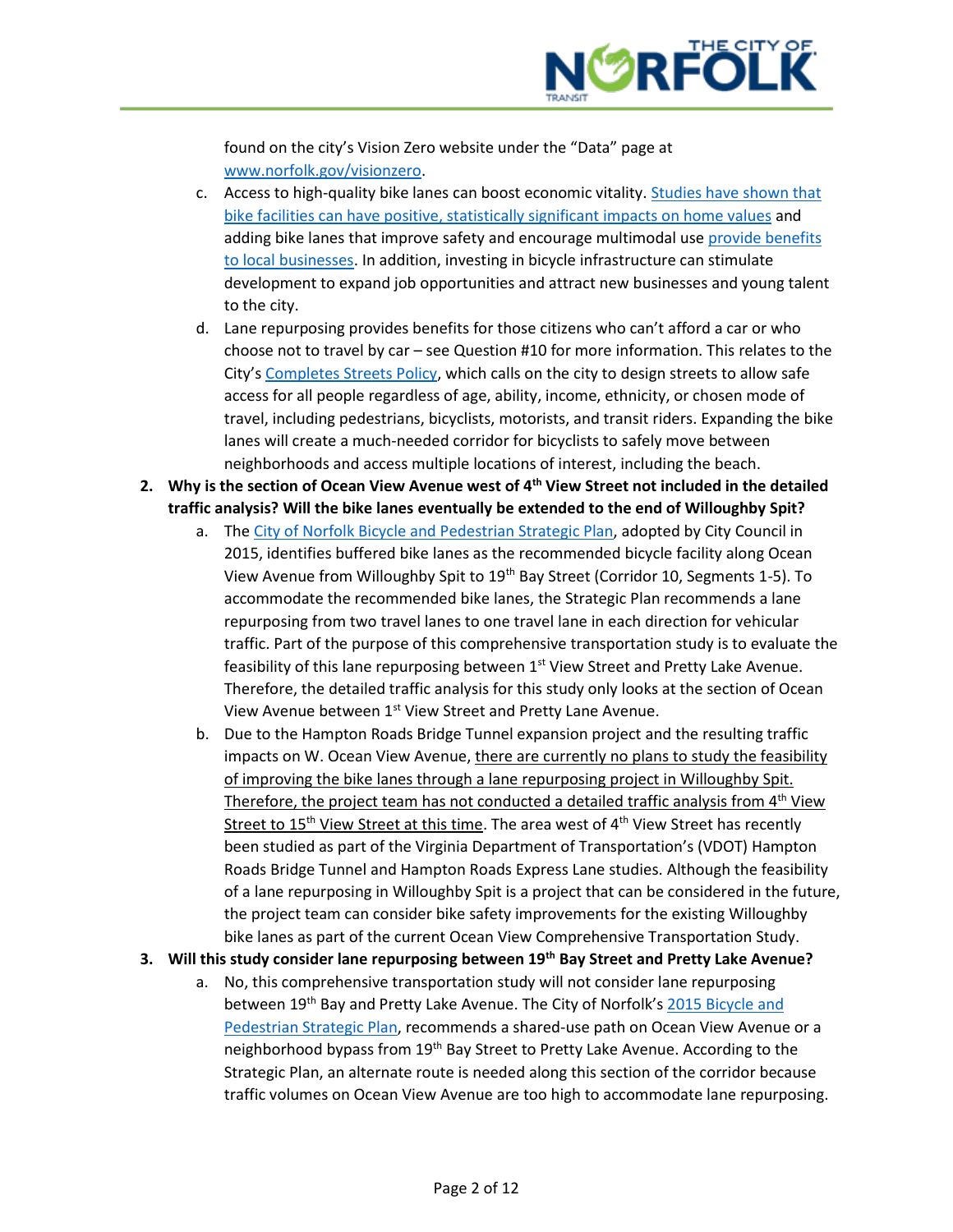

- b. Although the analysis for the comprehensive transportation study is not yet complete, the initial results indicate that lane repurposing between 19<sup>th</sup> Bay Street and Pretty Lake Avenue is not feasible due to the already limited amount of road space. We can also confirm that this segment of Ocean View Avenue has the heaviest volume of vehicles. Adding in a bike lane and reducing the width of the two existing travel lanes also does not appear to be feasible due to the limited amount of road space, especially along the curve between 20<sup>th</sup> Bay Street and Pleasant Avenue. Regarding the shared-use path recommendation from the 2015 Strategic Plan, there are potential right-of-way constraints due to the newly developed properties to safely build an off-road path along Ocean View Avenue between 19<sup>th</sup> Bay Street and Pretty Lake Avenue.
- **4. Why were the 3rd Bay Street and 13th Bay Street signalized intersections not included as part of the vehicle turning movement count and detailed traffic analysis locations?**
	- a. The 3<sup>rd</sup> Bay Street and 13<sup>th</sup> Bay Street signalized intersections were not originally scoped as locations to collect vehicle turning movement count data and conduct a detailed traffic analysis because lane repurposing has already occurred at these locations. Since these two intersections are located along the stretch of Ocean View Avenue that currently has bike lanes, the comparison between the existing conditions analysis and the future conditions analysis would be the same. The current lane configuration for vehicles for this part of the Ocean View Avenue corridor would likely be the same for the proposed future conditions.

## **5. Is this a bike-only project?**

a. Although bike lanes are a focus item for this comprehensive transportation study, it is not the only element the project team is evaluating. The scope of the project includes evaluating the feasibility of expanding the bike lanes along Ocean View Avenue between 1<sup>st</sup> View Street and 19<sup>th</sup> Bay Street and the feasibility of incorporating golf carts in the bike lanes and accommodating golf carts along the corridor. The purpose of the study is also to evaluate the feasibility of a speed limit reduction of the existing 35 MPH speed limit and to identify locations along the entire Ocean View Avenue corridor from East Beach to Willoughby Spit that need pedestrian safety improvements, including better pedestrian crossings and public beach access.

#### **6. Will transit and parking be elements evaluated in this study?**

- a. Transit is not a focus item for this transportation study. The transit routes and service were part of an in-depth analysis for the Transit System Redesign element of the city's [Multimodal Transportation Master Plan.](https://www.norfolk.gov/4776/Multimodal-Norfolk) However, if there is consensus to move forward with lane repurposing to expand the bike lanes on E. Ocean View Avenue, then the project team will have to consider how the buses will interact with the bike lanes as well as the design and locations of the bus stops. Improvements to bus stop amenities may also be considered.
- b. Parking is also not a focus item for this project, but the project team will need to consider how the bike lanes will impact on-street parking. Some of the lane repurposing alternatives may even provide opportunities for additional on-street parking. In addition, the project team may consider the feasibility of providing more parking options near beach access locations along Ocean View Avenue.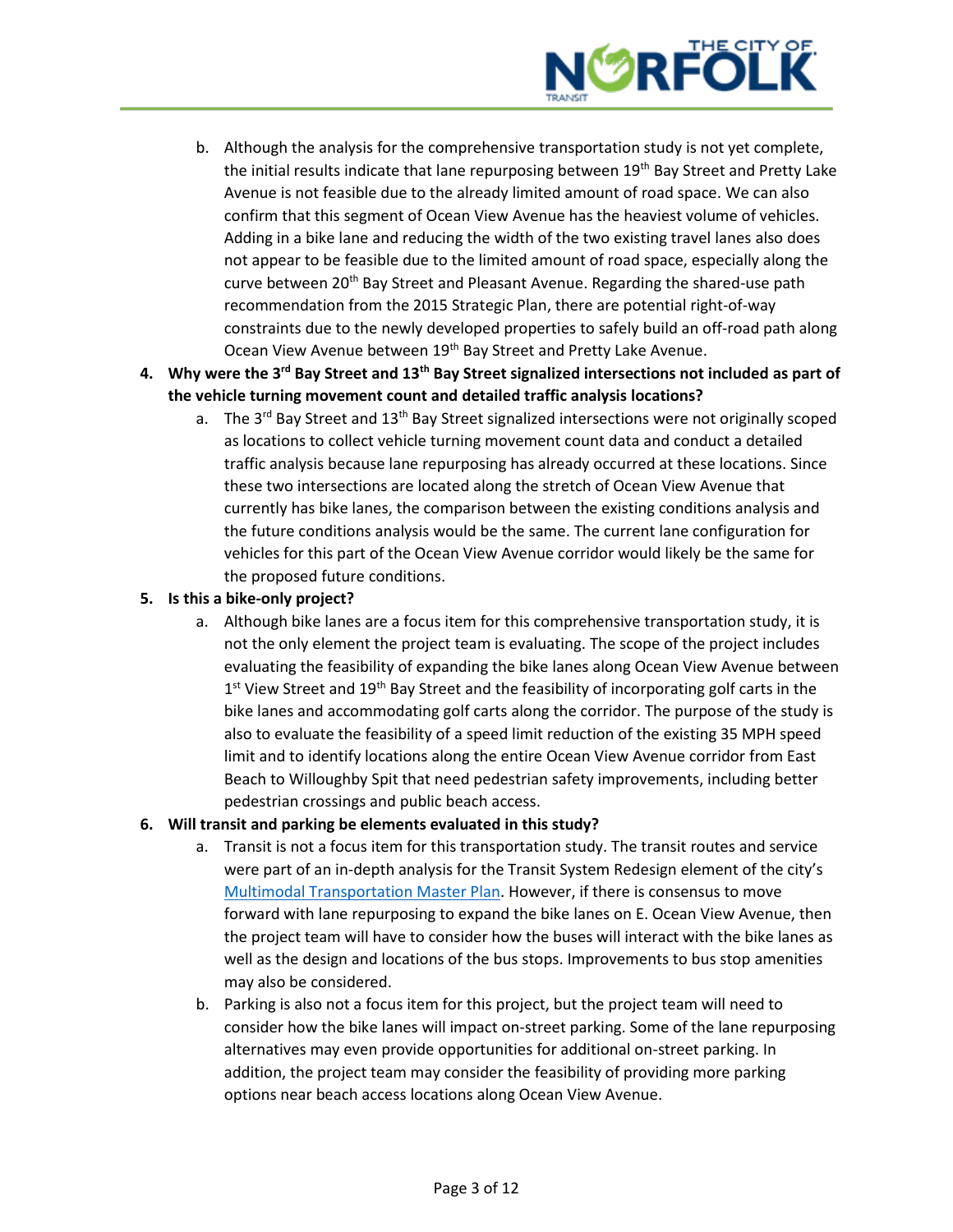

# **7. Is this project funded? What is the implementation schedule?**

- a. This comprehensive transportation study has been funded, but funding has not yet been identified for improvements along the Ocean View Avenue corridor. This is a planning study with preliminary conceptual design, and the recommendations that result from this study will be used to pursue funding for design & construction. We are still in the process of identifying those recommended improvements, which will be guided by public outreach and engagement. There are two more public workshops scheduled before the completion of this study. The input received at these public workshops will be used by the project team to identify a preferred concept for future design development and project advancement.
- b. Since the final recommendations have not yet been determined from the study and since the funding for design and construction has not yet been identified, there is no implementation schedule at this time. Once the final recommendations are determined, the city may advance with applications for future local, regional, state, and federal transportation funding programs. The timeline for implementation will depend on the type of funding identified for the improvements as well as when the funding will become available.
- c. The anticipated completion of this study does line up with the timing of the City's next budget cycle. The project team would ideally generate some improvement projects from this comprehensive transportation study and develop CIP (Capital Improvement Program) requests to submit to the City Manager and to City Council in the Fall of 2022. If these CIP requests are approved, the funding for the recommended improvements along Ocean View Avenue would become available in subsequent fiscal years.

#### **8. What will be done to reduce speeding along the project corridor?**

- a. Part of the purpose of this comprehensive transportation study is to evaluate the speed limit for the entire Ocean View Avenue corridor from East Beach to Willoughby Spit as well as to consider the feasibility of a speed limit reduction of the existing 35 MPH speed limit on Ocean View Avenue from Pretty Lake Avenue to 1<sup>st</sup> View Street. The Department of Transit recognizes that speeding is an issue on Ocean View Avenue and aims to address these concerns to create a safer environment for all users of the corridor. At lower speeds, drivers have a wider field of view and are more likely to notice other road users, including pedestrians and bicyclists. This is especially important in neighborhoods where more people are walking, biking, scootering, or playing. Since the Virginia Department of Transportation (VDOT) classifies Ocean View Avenue as a "Major Collector" road west of  $4<sup>th</sup>$  View Street and a "Minor Arterial" road from  $4<sup>th</sup>$  View Street to Little Creek Road, a speed study is required to evaluate the potential for a reduced speed limit.
- b. In November 2019, the City of Norfolk's City Council adopted a [Vision Zero Resolution](https://www.norfolk.gov/DocumentCenter/View/57384/R-1-Resolution-in-support-of-Vision-Zero-Initiatives) with a goal to eliminate all roadway fatalities and serious injuries while making the city's streets safer for all road users, especially for the most vulnerable users. Bicyclists and pedestrians are the most vulnerable users on the road, and transportation networks that prioritize vehicle speed and capacity over safe and convenient travel can have lifethreatening consequences for those outside of cars. By better balancing the needs of all road users, the City of Norfolk can advance the Vision Zero goal of zero traffic-related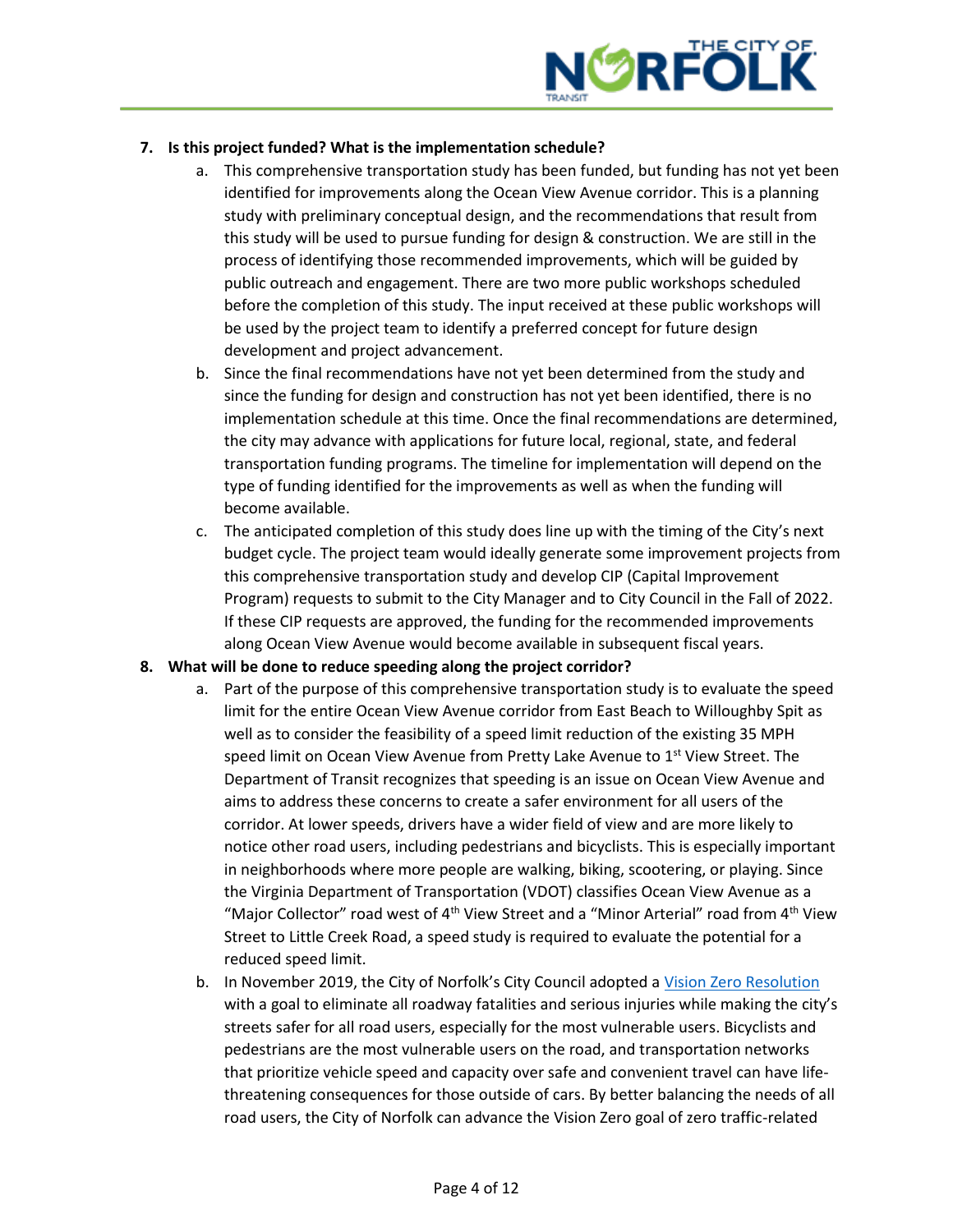

fatalities and severe injuries. Visit [www.norfolk.gov/visionzero](http://www.norfolk.gov/visionzero) to learn more about Vision Zero in Norfolk.

- c. Lane repurposing, another consideration by this project, has been demonstrated to reduce speed differential. Man[y case studies cited by the Federal Highway](https://safety.fhwa.dot.gov/road_diets/guidance/info_guide/)  [Administration \(FHWA\)](https://safety.fhwa.dot.gov/road_diets/guidance/info_guide/) show that lane reduction can result in lower vehicle speed variability, reduce vehicle speeds, and reduce the number of vehicles speeding excessively.
- d. Comparison of vehicle speeds collected before and after bike lane implementation on Lafayette Boulevard, Llewellyn Avenue, and E. Ocean View Avenue (between Cape View Avenue and  $19<sup>th</sup>$  Bay Street) generally indicate modest reductions in average speed and significant decreases in the percentage of traffic travelling more than 5 mph over the posted speed limit during the peak hours of 3PM-6PM.

#### **9. How will the bike lanes be maintained?**

a. As with the existing infrastructure in the city, street sweeping for bike lanes is part of th[e Public Works Street Sweeping Program,](https://www.norfolk.gov/2658/Street-Sweeping) which sweeps main arterials twice a month. Bike lane pavement maintenance is part of street repair and maintenance operations conducted by [Public Works Streets and Bridges.](https://www.norfolk.gov/1655/Streets-Bridges) Maintenance of bike lane barrier infrastructure, such as flex posts, is conducted by th[e Department of Transit,](https://www.norfolk.gov/4598/Transit) Traffic [Operations Center.](https://www.norfolk.gov/4598/Transit)

#### **10. What is the origin of this study? Who will benefit from this project?**

- a. In response to requests from the residential communities in Ocean View, the City of Norfolk is performing a comprehensive transportation study to evaluate the feasibility of potential changes to improve transportation and safety along the Ocean View Avenue corridor from East Beach to Willoughby Spit. The City received several requests from the communities along Ocean View regarding the potential use of golf carts to cross or to travel along Ocean View Avenue, the desire to fill in the gaps in the existing bicycle network, requests to address speeding along the corridor, and the need for improved pedestrian crossings and beach access. This project also stems from recommendations coming out of the [2015 Bicycle and Pedestrian Strategic Plan](https://www.norfolk.gov/DocumentCenter/View/22781/2015-Norfolk-Strategic-Bike-Pedestrian-Plan-PDF?bidId=) as well as th[e Multimodal](https://www.norfolk.gov/4776/Multimodal-Norfolk)  [Transportation Master Plan.](https://www.norfolk.gov/4776/Multimodal-Norfolk) For more information about the project background, please see the [Ocean View Avenue Comprehensive Transportation Study Story](https://maps.kimley-horn.com/portal/apps/storymaps/stories/f1d5e357be0e4ab9a879bc0033840d51) Map.
- b. Bicycle and pedestrian infrastructure projects are rooted in enhancing the quality of life of residents by improving safety, mobility, and equity and ensuring that a range of transportation options are available and convenient. Bike and pedestrian safety and connectivity are especially important for addressing racial- and income-inequities. [Research compiled from multiple studies across North America](https://nacto.org/wp-content/uploads/2016/07/NACTO_Equitable_Bikeshare_Means_Bike_Lanes.pdf) shows that 49% of the people who bike to work earn less than \$25,000 per year, and Black and Hispanic bicyclists have a fatality rate 30% and 23% higher than white bicyclists, respectively. For individuals who don't own a car or have access to one, bicycling and/or walking represent an important pathway to opportunity. See Questions #1 and #8 for more information on the safety benefits of lane repurposing, bike lanes, and reduced speeds.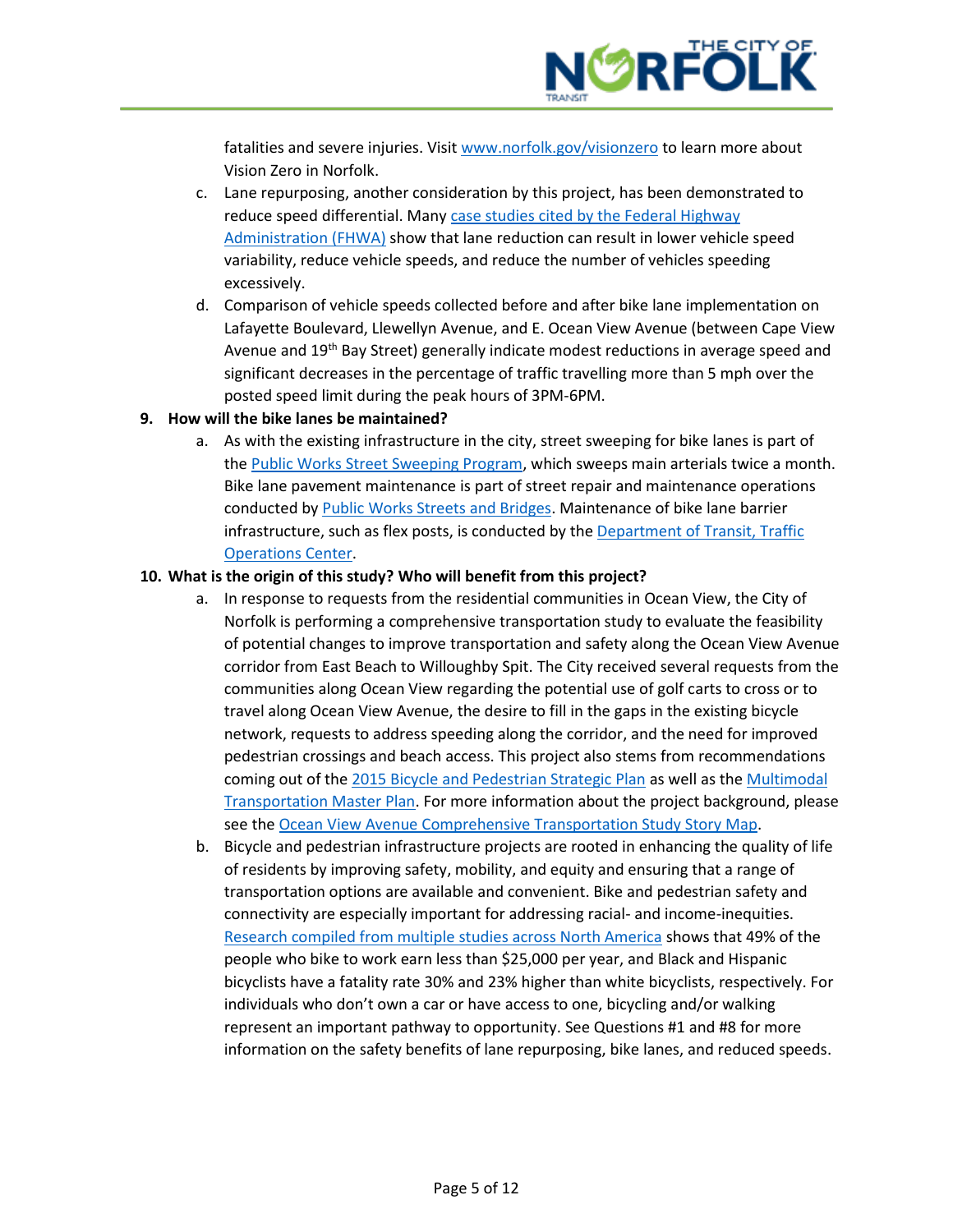

- **11. Since E. Ocean View Avenue is classified by the Virginia Department of Transportation as a minor arterial road, does it restrict the implementation of certain traffic-calming measures (e.g., speed humps) along the corridor?**
	- a. Yes, the use of traffic-calming measures such as speed humps, chicanes, and raised intersections would not be allowed on Ocean View Avenue because of the traffic volumes. Typical traffic volumes on streets with speed humps are about 4,000 vehicles per day. Ocean View Avenue carries between approximately 13,000 and 21,000 vehicles per day, or 3 to 5 times the allowable volume. Even if the classification of E. Ocean View Avenue between  $4<sup>th</sup>$  View Street and Pretty Lake Avenue were changed from a minor arterial road to a collector road, the traffic-calming measures mentioned above would not be allowed due to the higher traffic volumes. The same restrictions for certain traffic-calming measures would hold true for W. Ocean View Avenue in Willoughby Spit due to the higher traffic volumes even though VDOT classifies this section as a collector road.
	- b. There are certain traffic-calming measures that are appropriate for roads such as Ocean View Avenue. Lane repurposing is a traffic-calming measure that can be implemented on an arterial road. Lane repurposing has the potential to improve safety, convenience, and quality of life for all road users. See Question #1 for more information on the safety benefits of lane repurposing and bike lanes.
	- c. On-street parking and median refuge islands are other safety measures that could be implemented along Ocean View Avenue. On-street parking can encourage slower speeds by increasing the "friction" along a street as well as decreasing the crossing distance for pedestrians. On-street parking also provides a buffer between vehicular traffic and pedestrians on the sidewalk. Median refuge islands provide a protected space for pedestrians and bicyclists, allows them to cross a street more comfortably, and reduces the overall crossing length and exposure to vehicle traffic. Median refuge islands can also calm vehicle traffic by physically narrowing the roadway and potentially restricting vehicle left turn movements.
- **12. Are there any consequences of changing the functional classification of Ocean View Avenue from a minor arterial road to a collector road?**
	- a. The concept of functional classification defines the role that a particular roadway segment plays in serving the flow of traffic through the road network. Functional class impacts several factors including determining road design features, the eligibility of federal transportation funds for road improvements and maintenance, the frequency of VDOT maintenance inspections, access management features, and eligibility for traffic calming measures. Changing the classification of Ocean View Avenue would impact the city's maintenance dollars received from VDOT and would affect the city's operating budget. Therefore, the city would not recommend changing the E. Ocean View Avenue classification from a minor arterial road to a collector road. However, the Department of Transit still supports lane repurposing as an opportunity to expand bicycle/scooter lanes and to slow vehicle speeds. For a visual of the road classifications in the City of Norfolk, please view VDOT's [Functional Classification Web Map.](https://www.arcgis.com/home/webmap/viewer.html?webmap=3eca6c9adb6649c988d98734f85baddb)
	- b. There are many factors that are considered when classifying roads, and VDOT's functional classifications are based off federal definitions of the technical classifications.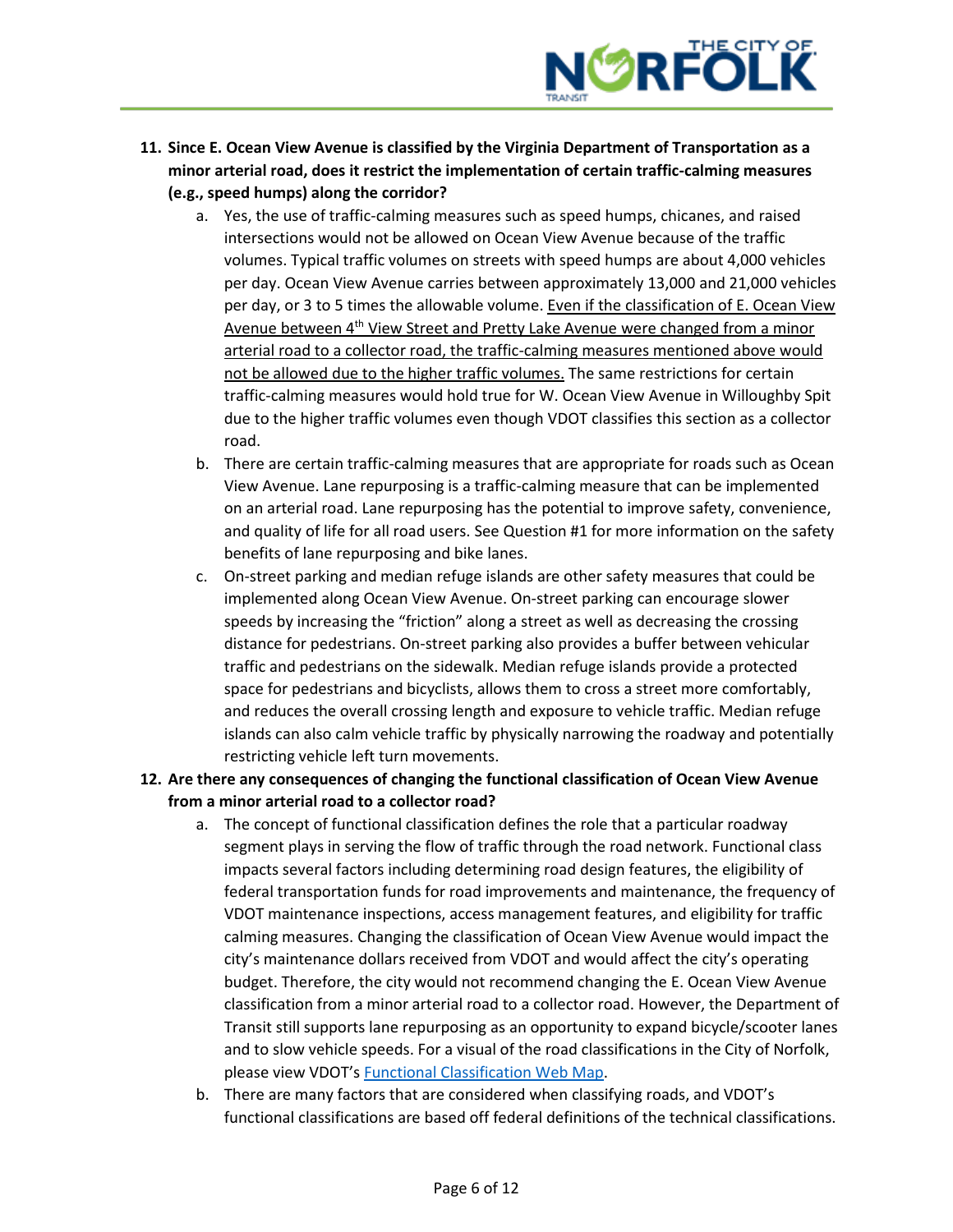

The biggest element considered is how the road is used – access to/from specific locations and travel mobility. Other factors that play into the classification are the physical characteristics of the roadway and traffic volume. In addition to providing access to the beach and the various commercial and residential neighborhoods, Ocean View Avenue also connects to I-64 for access to other locations in Norfolk and the Hampton Roads region. For more information on road classification, please see the [Federal Highway Administration's Highway Functional Classification Concepts](https://www.fhwa.dot.gov/planning/processes/statewide/related/highway_functional_classifications/section00.cfm) and [VDOT's Functional Classification Comprehensive Guide](https://www.virginiadot.org/Functional_Classification_Comprehensive_Guide.pdf).

## **13. What is the City's vision for the Ocean View Avenue corridor?**

- a. The segment of Ocean View Avenue under study from  $1<sup>st</sup>$  View Street to Pretty Lake Avenue is identified in Norfolk's [Multimodal Transportation Master Plan](http://www.multimodalnorfolk.com/) as a bicycle/scooter, transit, and pedestrian emphasis area. This "multimodal emphasis" indicates that Ocean View Avenue should serve as a critical connection for all modes of transportation while providing safe and accessible travel whether it's by bike, scooter, foot, bus, or car. This section of Ocean View Avenue has also been identified as a multimodal placemaking corridor. Placemaking corridors are less focused on moving lots of people quickly and more focused on creating a sense of place where pedestrians and bicyclists of all ages and abilities feel safe and comfortable accessing nearby residential, commercial, and recreational centers. These types of corridors are also envisioned to have slower speeds. Lastly, E. Ocean View Avenue is identified as a Major Avenue, which contain the highest density of destinations, intensity of activity, and mix of travel modes. Major Avenues accommodate high numbers of pedestrians and a variety of outdoor activities with low speed and localized traffic.
- b. Norfolk's Comprehensive Plan, [PlaNorfolk2030,](https://www.norfolk.gov/1376/plaNorfolk2030) establishes a vision for the city that includes the development of a comprehensive transportation system which offers a wide variety of choices. Investment in alternative transportation choices, such as bike lanes, will support Norfolk's economic future.
- **14. What are the rules for golf cart operation in Norfolk? Do golf cart drivers need to have a valid driver's license and proof of insurance?**
	- a. According to Sec. 25-321 of the [Norfolk Code of Ordinances,](https://library.municode.com/va/norfolk/codes/code_of_ordinances?nodeId=COCI_CH25MOVECO_ARTIXGOCA) golf carts are allowed to operate in several neighborhoods in the City of Norfolk. Regarding the Ocean View Avenue area, golf carts may operate in East Beach, Pinewell (south of Ocean View Avenue between Granby Street, Norfolk Avenue, and Battersea Road), and East Ocean View (south of Ocean View Avenue between 1<sup>st</sup> Bay Street and Shore Drive).
	- b. According to Sec. 25-322 of the [Norfolk Code of Ordinances,](https://library.municode.com/va/norfolk/codes/code_of_ordinances?nodeId=COCI_CH25MOVECO_ARTIXGOCA) "A golf cart may be operated only on designated public highways, posted with the required sign, where the posted speed limit is twenty-five (25) miles per hour or less. No golf cart shall cross any highway at an intersection where the highway being crossed has a posted speed limit of more than twenty-five (25) miles per hour. However, a golf cart may cross a highway at an intersection controlled by a traffic light if the highway has a posted speed limit of no more than thirty-five (35) miles per hour."
	- c. Other limitations on golf cart operations as stated in Sec. 25-322 of the City Code are as follows: No person shall operate any golf cart on any public highway unless he has in his possession a valid driver's license. Every golf cart whenever operated on a public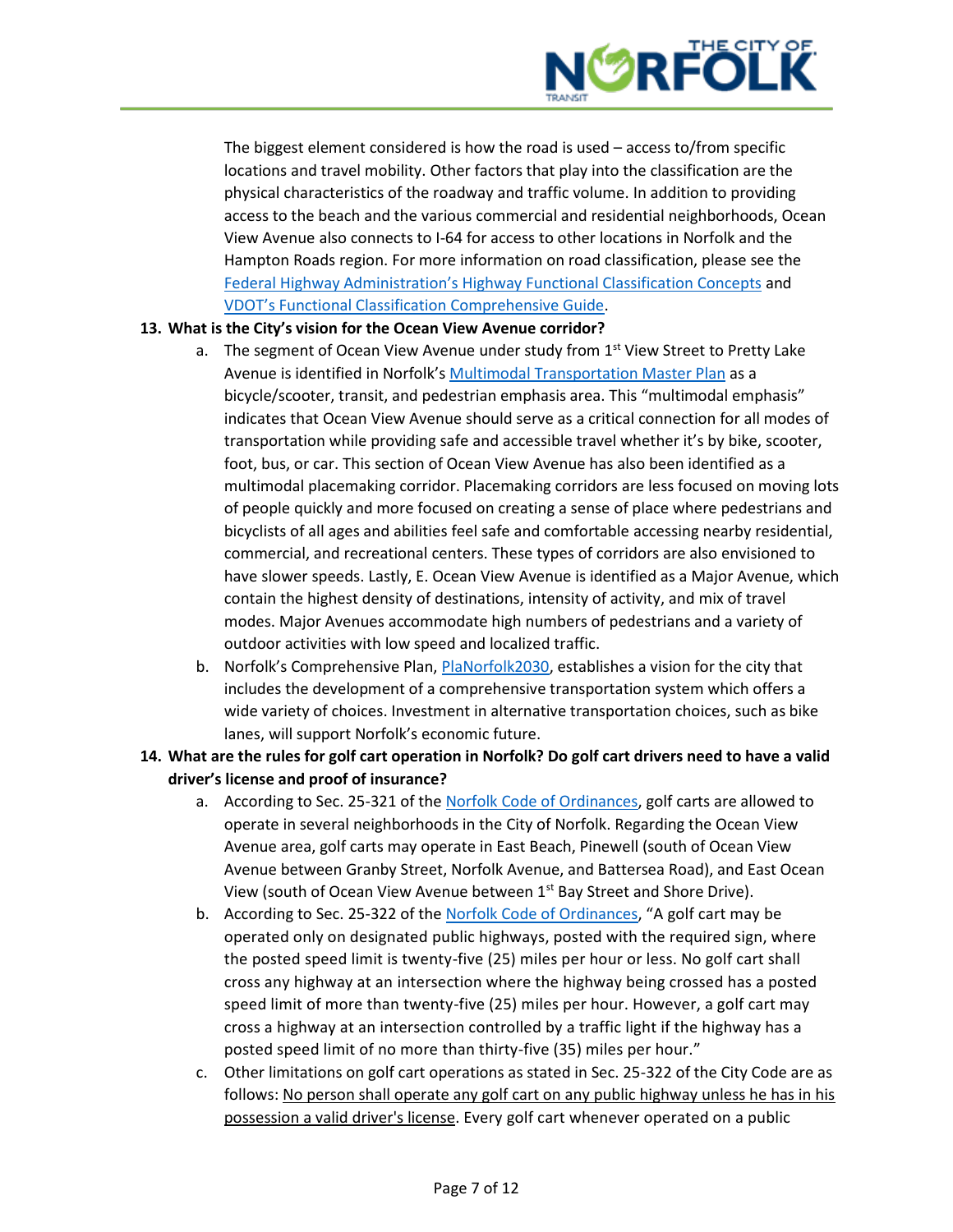

highway, shall display a slow-moving vehicle emblem. Golf carts must yield to all vehicular, bicycle and pedestrian traffic. Golf carts shall be operated upon the public highways only between sunrise and sunset, unless equipped with lights required by the Virginia State Code. No one shall ride standing in a golf cart. The number of riders is limited to the number of seated passengers the golf cart is designated to accommodate. For more information on golf cart operations, reference the Virginia [State Code.](https://law.lis.virginia.gov/vacodefull/title46.2/chapter8/article13.1/)

- d. The owner of a golf cart operated on designated streets and highways shall maintain a liability insurance policy of at least \$100,000 for personal injury or death of any one person resulting from an accident and \$20,000 for property damage. Any violation of the Code of Ordinances can result in a penalty of \$100. For repeat violations, the penalty will be increased to \$250.
- **15. Does anybody use golf carts? Do people really want to use Ocean View Avenue to travel with golf carts?**
	- a. The City has received inquiries from the residential communities along Ocean View Avenue regarding the potential use of golf carts to cross or travel along Ocean View Avenue. As stated in the previous question, golf carts are permissible on neighborhood streets south of Ocean View Avenue and in East Beach and are signed accordingly. Part of the purpose of this comprehensive transportation study is to evaluate the feasibility of a speed limit reduction and develop and assess alternatives for accommodating golf carts along or across Ocean View Avenue between 1<sup>st</sup> View Street and Pretty Lake Avenue. Not all the concept alternatives under consideration will include golf cart accommodations. The incorporation of golf carts into the proposed designs will depend on the input received during this first round of public engagement.
	- b. In the Ocean View Avenue Comprehensive Transportation Study survey, which was conducted March 4 – April 15, 2022, and received over 800 responses, only 12% of all respondents indicated that they own a golf cart or neighborhood electric vehicle (NEV) while another 23% do not own a golf cart/NEV but are interested in using one for personal transportation. Among those who currently own a golf cart/NEV, the most common types of trips made using a golf cart/NEV are visiting neighbors, visiting restaurants and shops or running errands, and visiting the beach or other recreation areas. Those respondents who currently own a golf cart/NEV indicated that their top reasons for not using their golf cart/NEV for personal transportation more often are limited designated streets for golf cart/NEV operation, interactions with automobiles or other road users, and limited street crossings. For more information about the survey, see the [Ocean View Avenue Comprehensive Transportation Study Public Engagement](https://www.norfolk.gov/DocumentCenter/View/71712/OV-Ave-Public-Engagement-Summary-Round-1)  [Summary.](https://www.norfolk.gov/DocumentCenter/View/71712/OV-Ave-Public-Engagement-Summary-Round-1)
- **16. What type of pedestrian crossings will be placed along the corridor to improve crossings & beach access?**
	- a. The type of pedestrian safety improvements and pedestrian crossings have not yet been determined at this stage in the study. During the first round of public engagement, the project team asked residents and other community members to share their concerns, ideas, and priorities on how transportation and safety can be improved along the Ocean View Avenue corridor. The project team created an online comment map for the public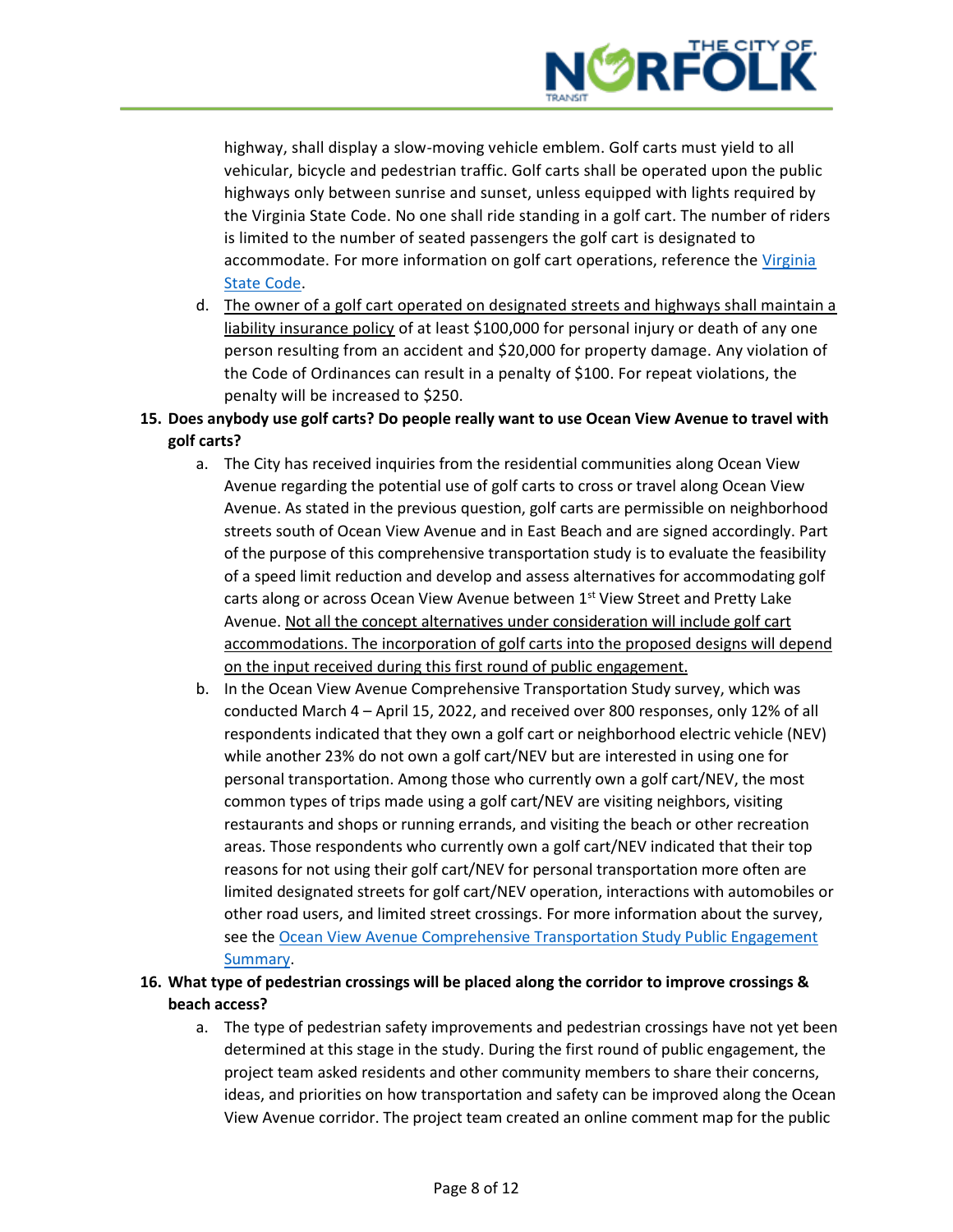

to identify specific locations along the corridor. Many comments were received regarding the need for improved pedestrian safety, particularly at beach access points. During the next round of public engagement, which will take place during Summer 2022, the project team will showcase conceptual alternatives, including designs for improved pedestrian crossings. The goal for this next round of engagement will be to identify preferred concepts as well as identify locations for pedestrian crossing and safety improvements. Pedestrian crossing improvements can include new crosswalks or more visible crosswalks at signalized and non-signalized intersections, installation of pedestrian crossing signals and countdown signals, pedestrian median refuge islands, rectangular rapid flashing beacons (RRFBs), and pedestrian hybrid beacons (PHBs).

#### **17. What do the bike pavement markings and signs mean?**

- a. The primary purpose of pavement markings and signage is to indicate the presence of a bicycle facility or to distinguish that facility for bicyclists, motorists, and pedestrians. Bicycle signage includes wayfinding and route signage, regulatory signage, and warning signage. Bicycle pavement markings are intended to designate a specific right-of-way, direction, potential conflict area, or route option. Markings may be used to enhance a particular lane, intersection, or signal treatment.
- b. The bicycle pavement markings found throughout the City of Norfolk include bike lanes and sharrows. Sharrows are used where cyclists share the lane with motorists, either in single file or side-by-side. They guide cyclists to the safest place on the street to ride and inform drivers to share the lane with cyclists. Bike lanes designate a dedicated space on the roadway for bicyclists to ride. Dashed lines along a bike lane means a mix of traffic can use the space. Watch for turning vehicles or buses making stops. Green bike lanes highlight locations where drivers merge across or turn across a bike lane. The green pavement alerts both drivers and cyclists to pay extra attention. A painted buffer along a bike lane increases the gap between vehicles and cyclists. Cars should not park or travel in a buffer area. A green bike box at an intersection is where cyclists wait ahead of traffic. Motorists stop behind the box. This makes bikes more visible and predictable for drivers. Motorists cannot make a right turn on red if there are cyclists in the box.
- c. For more information on bike pavement markings and signs, reference the [National](https://nacto.org/publication/urban-bikeway-design-guide/bikeway-signing-marking/)  [Association of City Transportation Official \(NACTO\) Urban](https://nacto.org/publication/urban-bikeway-design-guide/bikeway-signing-marking/) Bikeway Design Guide. Visual examples of these bike symbols and markings can be found [here](https://www.phoenix.gov/streetssite/Documents/Symbols%20and%20Markings.pdf) an[d here.](https://www.cnv.org/city-services/streets-and-transportation/look-think-go/road-markings-and-signs)
- **18. What bike ridership data has been collected citywide and on Ocean View Avenue to justify taking away vehicle lanes for bike lanes in the project corridor?**
	- a. Existing bike ridership is not the only consideration, nor is it even the primary consideration, when determining whether to move forward with lane repurposing. Lane repurposing with bike lanes in the project corridor is justified based on their proven performance as a safety countermeasure for reducing vehicle speeds and decreasing the risk of fatal and serious injuries for bicyclists. See Question #1 for information about the importance of bike lanes for safety and traffic-calming purposes.
	- b. The City of Norfolk Department of Transit initiated a Bike-Pedestrian Counter program in March 2021 to provide a reliable method of data collection. Data collected from the counters show high trip counts for protected bike lanes in the city such as on Llewellyn Avenue and Olney Road. Data collected from April 2021 to April 2022 shows a total of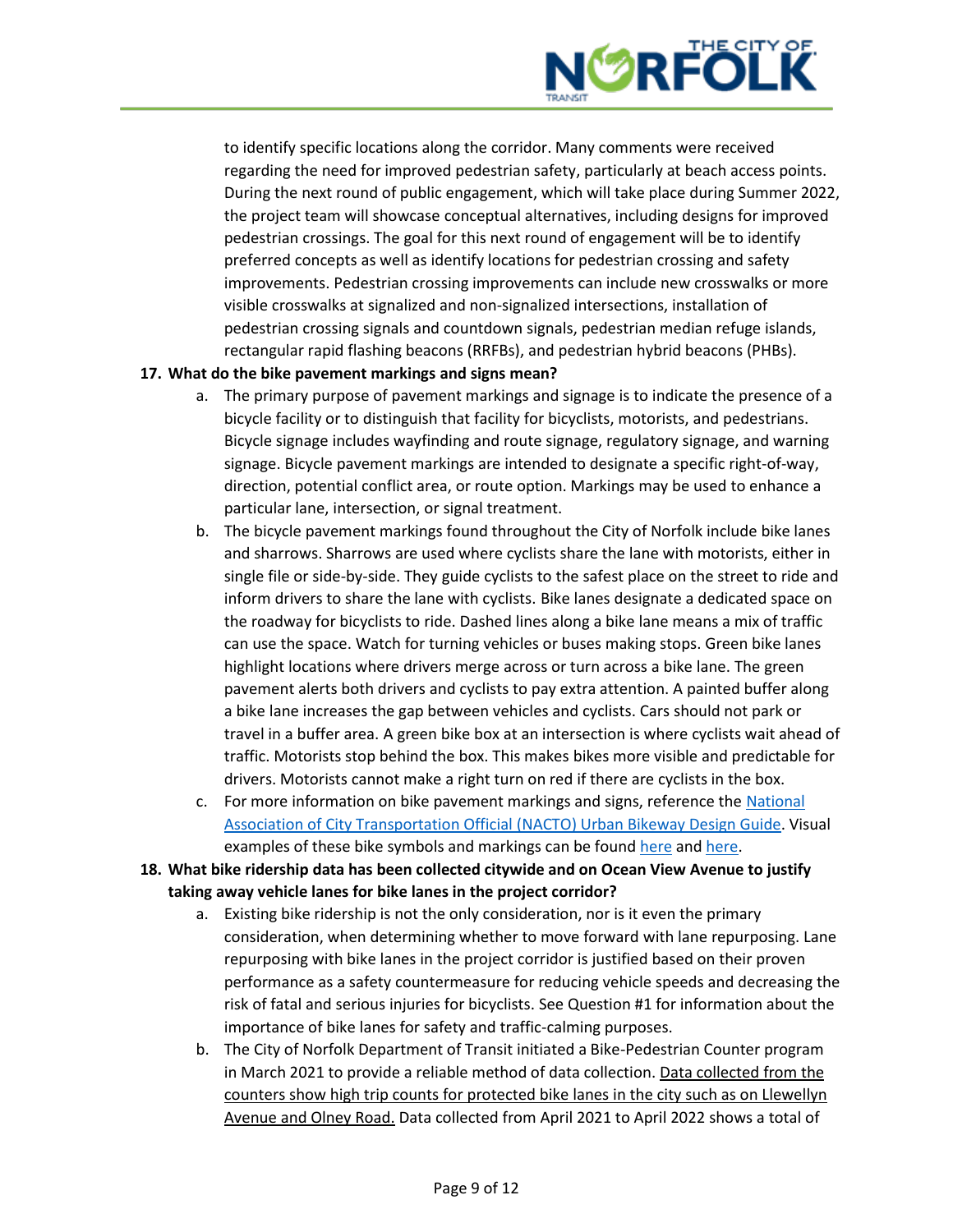

20,487 bicycle trips for the southbound Llewellyn Avenue bike lane and a total of 13,387 trips for the northbound Llewellyn Avenue bike lane. The eastbound Olney Road bike lane had a total of 16,772 bicycle trips and the westbound Olney Road bike lane had a total of 12,355 bicycle trips during this same timeframe. The buffered bike lanes on E. Ocean View Avenue show a total of 8,007 trips in the eastbound direction. The higher counts on Llewellyn Avenue and Olney Road illustrate how good connections to other bike facilities within the bike network has had a significant positive impact on ridership. A similar positive influence on ridership would be expected if the bike lanes on E. Ocean View Avenue were expanded to complete the gap in the bicycle network and connect to other existing bike lanes. To learn more about the counter program and view the Bike and Pedestrian Trip Counts dataset in the Open Data portal, visit [https://www.norfolk.gov/5226/Bike-Pedestrian-Counters.](https://www.norfolk.gov/5226/Bike-Pedestrian-Counters)

- c. The bike ridership data collected along E. Ocean View Avenue through the counter program isn't necessarily reflective of the current demand. Since the existing bike lanes on E. Ocean View Avenue are not connected to other bike lanes in the city's bike network, many riders may not feel comfortable using the corridor as it exists today. However, if the bike lanes were expanded along the corridor, those who bike may be more willing to use the bike lanes and those who currently don't bike, but are interested in biking, may feel more comfortable. In the Ocean View Avenue Comprehensive Transportation Study survey, which received over 800 responses during the survey period of March 4 – April 15, 2022, 50% of respondents indicated that they would be "very willing" to ride a bike along Ocean View Avenue and another 23% said they would be "somewhat willing" if adequate bike facilities were available. For those respondents who do not bike along Ocean View Avenue or find it difficult, the most common reasons given are that there are not enough dedicated bike facilities and that existing bike facilities do not feel safe or comfortable. For more information about the survey, see th[e Ocean View Avenue Comprehensive Transportation Study Public Engagement](https://www.norfolk.gov/DocumentCenter/View/71712/OV-Ave-Public-Engagement-Summary-Round-1)  [Summary.](https://www.norfolk.gov/DocumentCenter/View/71712/OV-Ave-Public-Engagement-Summary-Round-1)
- **19. Will this study consider the rapid development and influx of new residents along Ocean View Avenue? Will the influx of people have a big impact on speeding?**
	- a. Yes, the future growth on the corridor will be considered as the project team completes the detailed analysis for the study. The Department of Transit recognizes that the influx of individuals coming to the Ocean View area, particularly around East Beach, is rapidly increasing and will continue to change as more development occurs. Once the preliminary design concepts are determined, the next step in the study will be a future conditions traffic operations analysis. For the analysis that will be conducted, the project team will develop future year traffic volumes using growth factors, which will account for increased development in the area.
	- b. The Department of Transit also recognizes that speeding is an issue on Ocean View Avenue and aims to address these concerns to create a safer environment for all users of the corridor. See Question #8 for more information on what will be done to reduce speeding along the corridor as well as the benefits of lane repurposing for reducing vehicle speeds.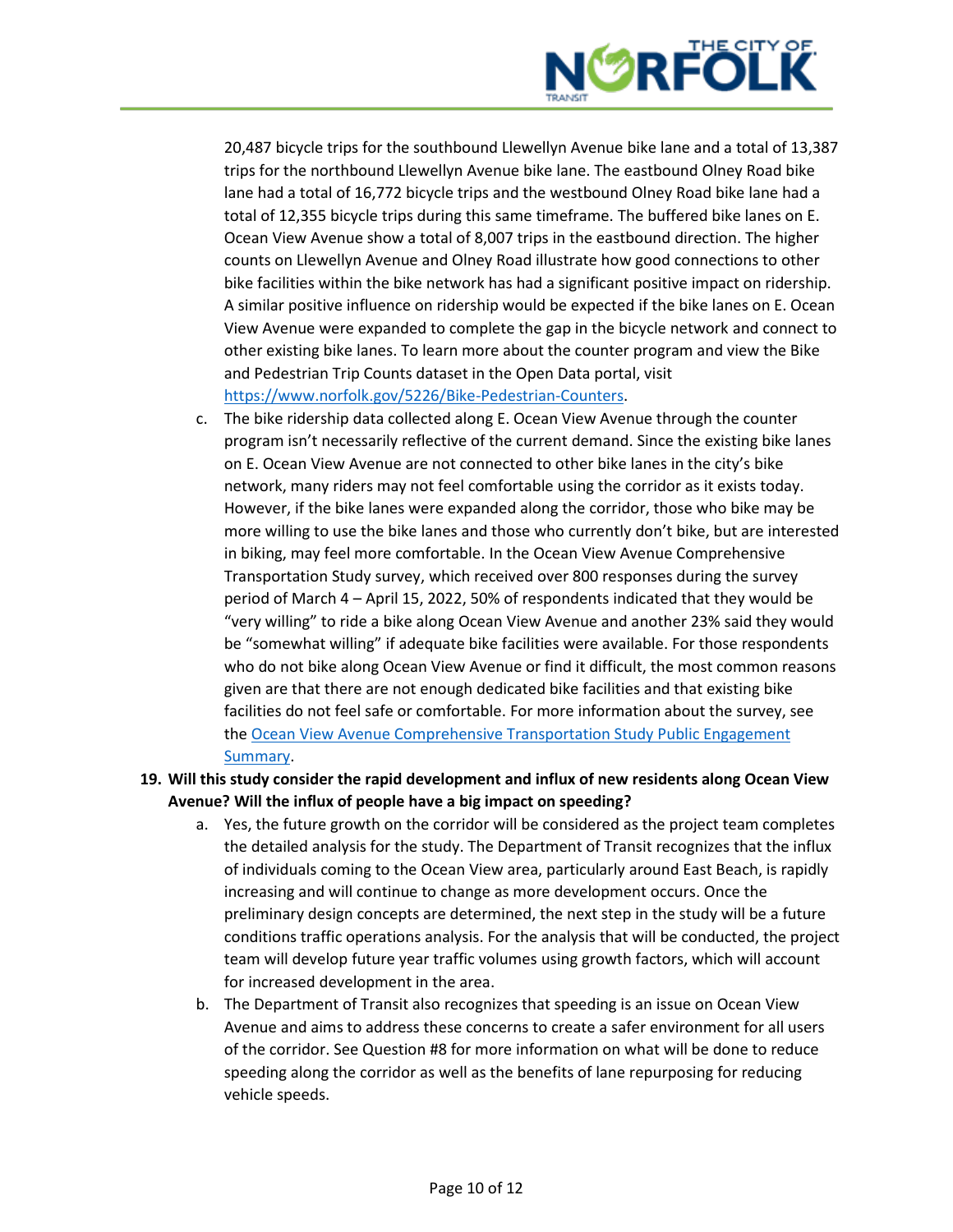

#### **20. What will be done about better enforcement of speeds?**

- a. The City is diligently working to fill the vacant positions in the police department, which includes new pay plans for the department to help retain existing officers as well as attract more officers.
- **21. Will Bayview Boulevard be considered as an alternative multimodal connector from Cape View Avenue to Chesapeake Boulevard, Tidewater Drive, and Granby Street?**
	- a. Ocean View Avenue is a key east-west corridor and provides direct access to many of Norfolk's commercial, residential, and recreational centers as well as access to Virginia Beach and the military bases. Expanding the bike lanes on Ocean View Avenue will make bike travel a safe and convenient option for many Norfolk residents between these key destinations. Bayview Boulevard is a minor arterial that runs somewhat parallel to Ocean View Avenue but does not extend as far east. While Bayview Boulevard may be a good alternative route for certain origins and destinations, it cannot provide the level of connectivity that Ocean View Avenue does to the overall citywide multimodal network. In addition, getting to/from destinations on Ocean View Avenue from Bayview Boulevard will still require traveling on Ocean View Avenue for some distance.
	- b. Although there are currently no studies underway to evaluate the feasibility of installing bike lanes along the entire Bayview Boulevard corridor, Bayview Boulevard has been identified in Norfolk's [Multimodal Transportation Master Plan](http://www.multimodalnorfolk.com/) as a bicycle/scooter modal emphasis corridor. This "bike/scooter emphasis" indicates that Bayview Boulevard is envisioned to be part of a future connected network of streets that bicyclists and scooter riders can use to travel safely and comfortably within and between activity centers and other destinations across the city. Both Bayview Boulevard and Ocean View Avenue are important elements for the bike network and for providing multimodal transportation access. However, Ocean View Avenue is a crucial building block to establish a citywide connected bike network.
	- c. While further improvements to the bike network need to be made on Bayview Boulevard, there are a few existing bike accommodations along the corridor or that connect to the corridor. There are existing bike lanes on Bayview Boulevard between Tidewater Drive and Granby Street. There is also an existing bike lane on the northbound side of Cape View Avenue and an existing sharrow on the southbound side of Cape View Avenue between Bayview Boulevard and Ocean View Avenue. To view Norfolk's current bike network, visit [https://www.norfolk.gov/746/Biking-in-Norfolk.](https://www.norfolk.gov/746/Biking-in-Norfolk)
- **22. Will traffic-calming measures be considered for Bayview Boulevard to prevent it from becoming a cut-through street if speeds are lowered on Ocean View Avenue?**
	- a. Traffic-calming measures on Bayview Boulevard are not being considered at this time as part of the study. If the speed limit on Ocean View Avenue is reduced, the Department of Transit does plan to conduct studies for before/after comparisons of traffic volumes. If the studies indicate an increase in volume on Bayview Boulevard, then city staff can work with the civic leagues to determine appropriate traffic-calming solutions.
	- b. The City of Norfolk's Department of Transit has begun implementation of a citywide speed reduction program to reduce the speed limit on "local" neighborhood streets from 25 MPH to 20 MPH. On October 26, 2021, Norfolk City Council passed an ordinance that allows the city to lower speeds on local/neighborhood streets without